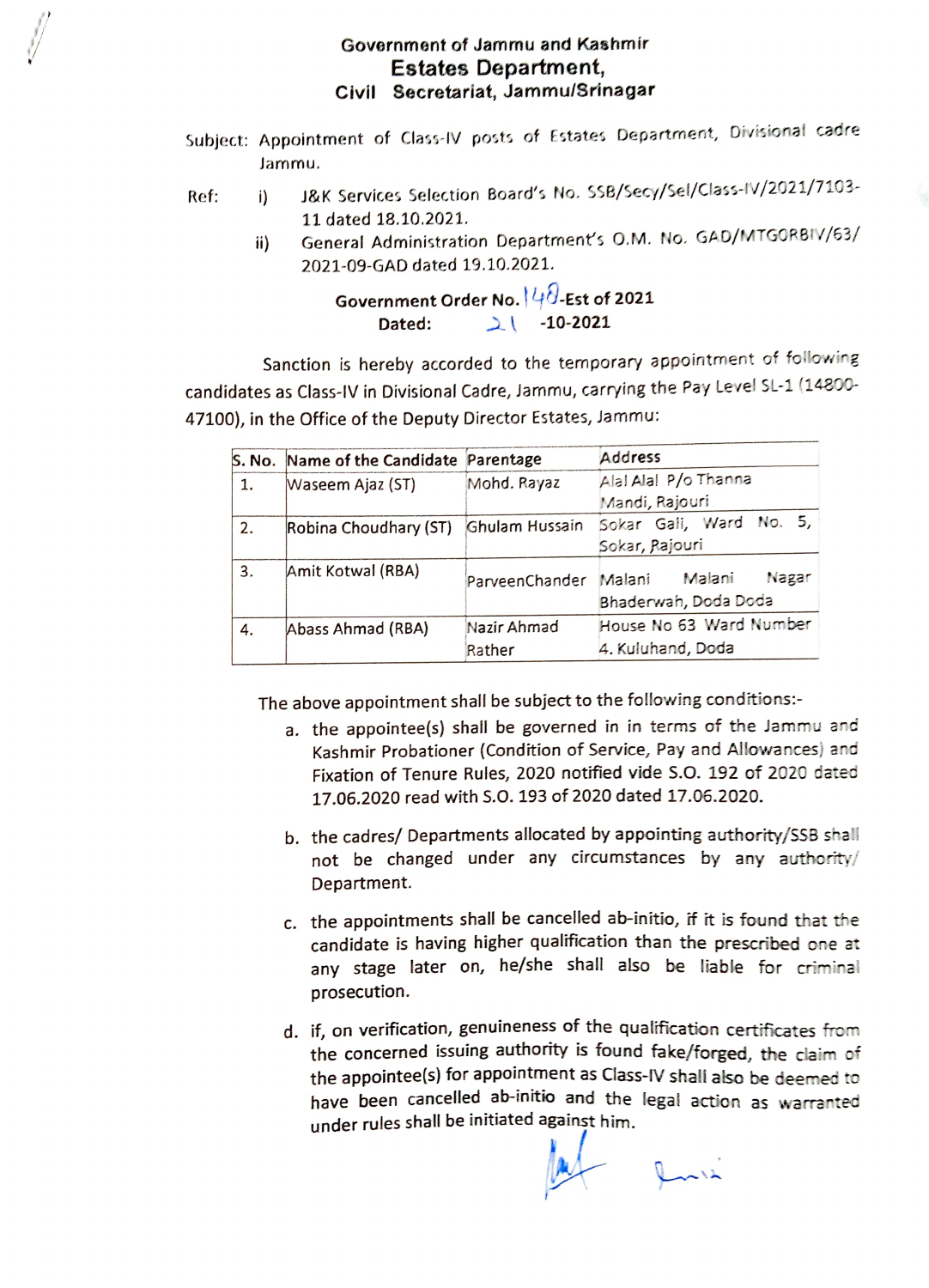- $\kappa$  . The appointee shall be initially on probation for a period of two
- If the appointee fails to join within a period of 21 (twenty one) days ŧ. from the date of issuance of this order he/she shall forego his/her right to appointment which shall be deemed to have been cancelled ab initio without any further notice.
- **B** The appointments shall be subject to outcome of any petition(s) pending in any competent court/Tribunal etc.
- h The appointee(s) shall furnish an undertaking as per enclosed format.

Further, the appointees shall report to the Deputy Director, Estate, Jammu, from the date of issuance of this order and shall be allowed to join only on production of the following documents/certificates (in original) to be verified subsequently.

- $\mathbf{I}$ **Academic Qualification Certificate.**
- Ħ. **Date of Birth Certificate.**
- III. Domicile Certificate.
- Iv Health Certificate from the concerned Chief Medical Officer of the **District.**
- V. No loan certificate under Self Employment Scheme from DIC concerned and Employment Department.
- vi. All other relevant documents as are required under rules.

## By order of the Government of Jammu & Kashmir.

 $Sd/-$ 

(Alok Kumar) IRS Principal Secretary to the Government

No. EST-Estb/69/2021-04-Estates

Dated  $21.10.2021$ 

Copy to the:

- 1. Joint Secretary (J&K), Ministry of Home Affairs, Government of India.
- 2. Commissioner/Secretary to the Government, General Administration Department.
- 3. Secretary, J&K Services Selection Board.
- 4. Prpl. Pvt. Secretary to Hon'ble Lieutenant Governor, J&K Raj Bhavan.
- 5. Deputy Director, Estates, Jammu. The verification reports of Character and Antecedents of the above appointees furnished by the CID Headquarters through concerned Deputy Commissioners are also enclosed herewith.
- 6. Executive Engineer, Estates Division, Jammu.
- 7. Private Secretary to Chief Secretary, J&K.
- 8. Private Secretary to the Principal Secretary to Govt., Estates Department.
- 9. Private Secretary to Director, Estates, J&K.
- 10. Incharge Website, Estates.
- 11. Concerned.
- 12. Order file/Stock file.

(Imtiyaz Ahmad Wani)

ssistant Director, Estates